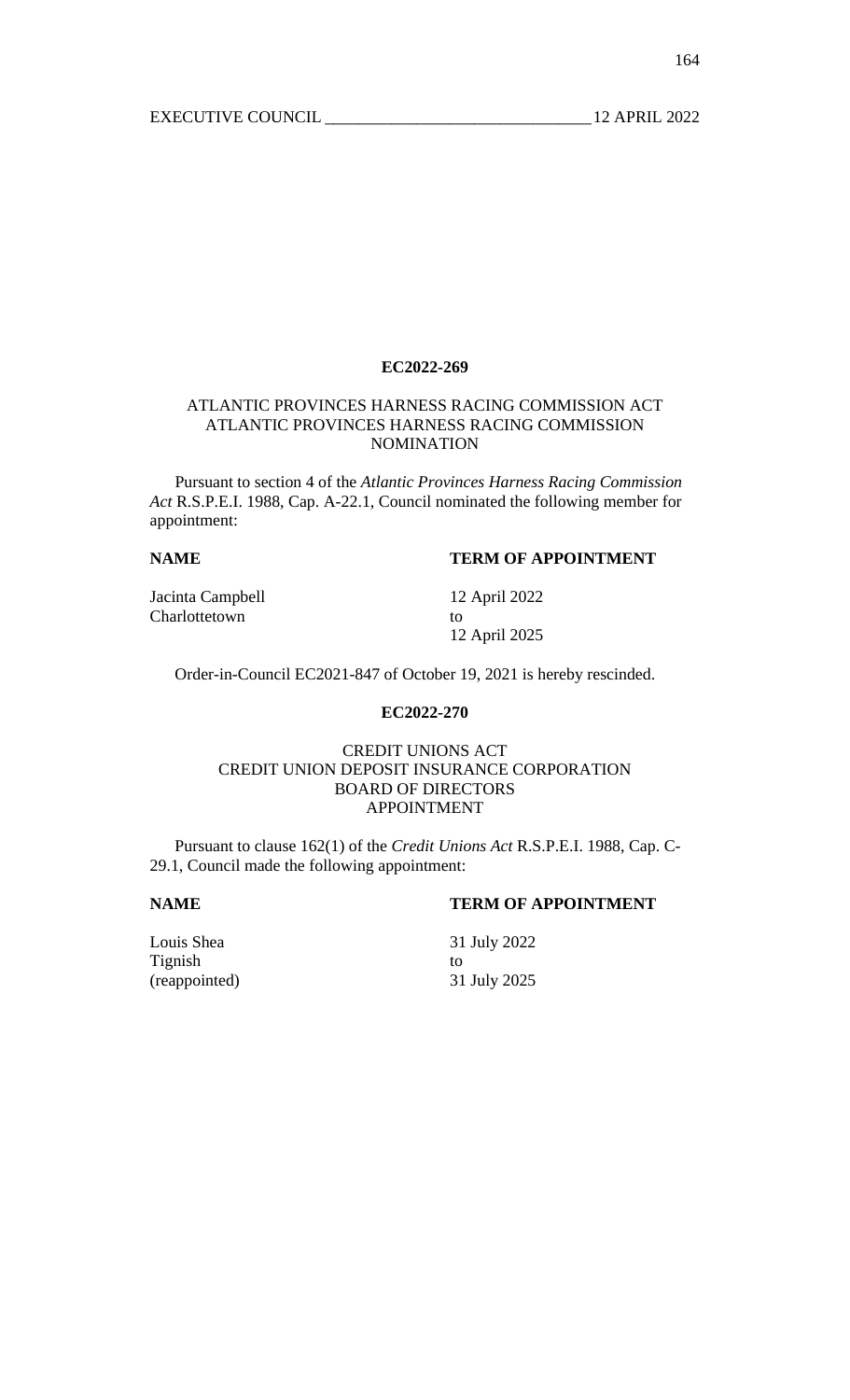### **EC2022-271**

### FINANCE PEI ACT FINANCE PEI BOARD OF DIRECTORS APPOINTMENT

 Pursuant to section 4 of the *Finance PEI Act* R.S.P.E.I. 1988, Cap. F-8.1, Council made the following appointment:

# **NAME TERM OF APPOINTMENT**

via clause  $4(1)(c)$ 

| Cora Lee Dunbar | 12 April 2022 |
|-----------------|---------------|
| Summerside      | TΩ            |
| (reappointed)   | 12 April 2025 |

 Further, Council designated Cora Lee Dunbar to continue as chairperson of the Board pursuant to clause 4(2)(c) of the said Act.

#### **EC2022-272**

### POVERTY ELIMINATION STRATEGY ACT POVERTY ELIMINATION COUNCIL APPOINTMENTS

 Pursuant to section 5 of the *Poverty Elimination Strategy Act* R.S.P.E.I. 1988, Cap. P-14.1 Council made the following appointments:

| Roxanne Carter-Thompson<br><b>Mount Stewart</b> | 12 April 2022<br>to |
|-------------------------------------------------|---------------------|
|                                                 | 12 April 2024       |
| <b>Paxton Caseley</b>                           | 12 April 2022       |
| <b>Stratford</b>                                | to                  |
|                                                 | 12 April 2024       |
| Susie Dillon                                    | 12 April 2022       |
| Charlottetown                                   | to                  |
|                                                 | 12 April 2024       |
| <b>Clover Gallant</b>                           | 12 April 2022       |
| Summerside                                      | to                  |
|                                                 | 12 April 2024       |
| <b>Yvonne Gallant</b>                           | 12 April 2022       |
| Wellington                                      | to                  |
|                                                 | 12 April 2025       |
| Liza Jamani                                     | 12 April 2022       |
| Stanhope                                        | to                  |
|                                                 | 12 April 2025       |
| Wanda Lyall                                     | 12 April 2022       |
| Stratford                                       | to                  |
|                                                 | 12 April 2025       |
|                                                 |                     |

# **NAME TERM OF APPOINTMENT**